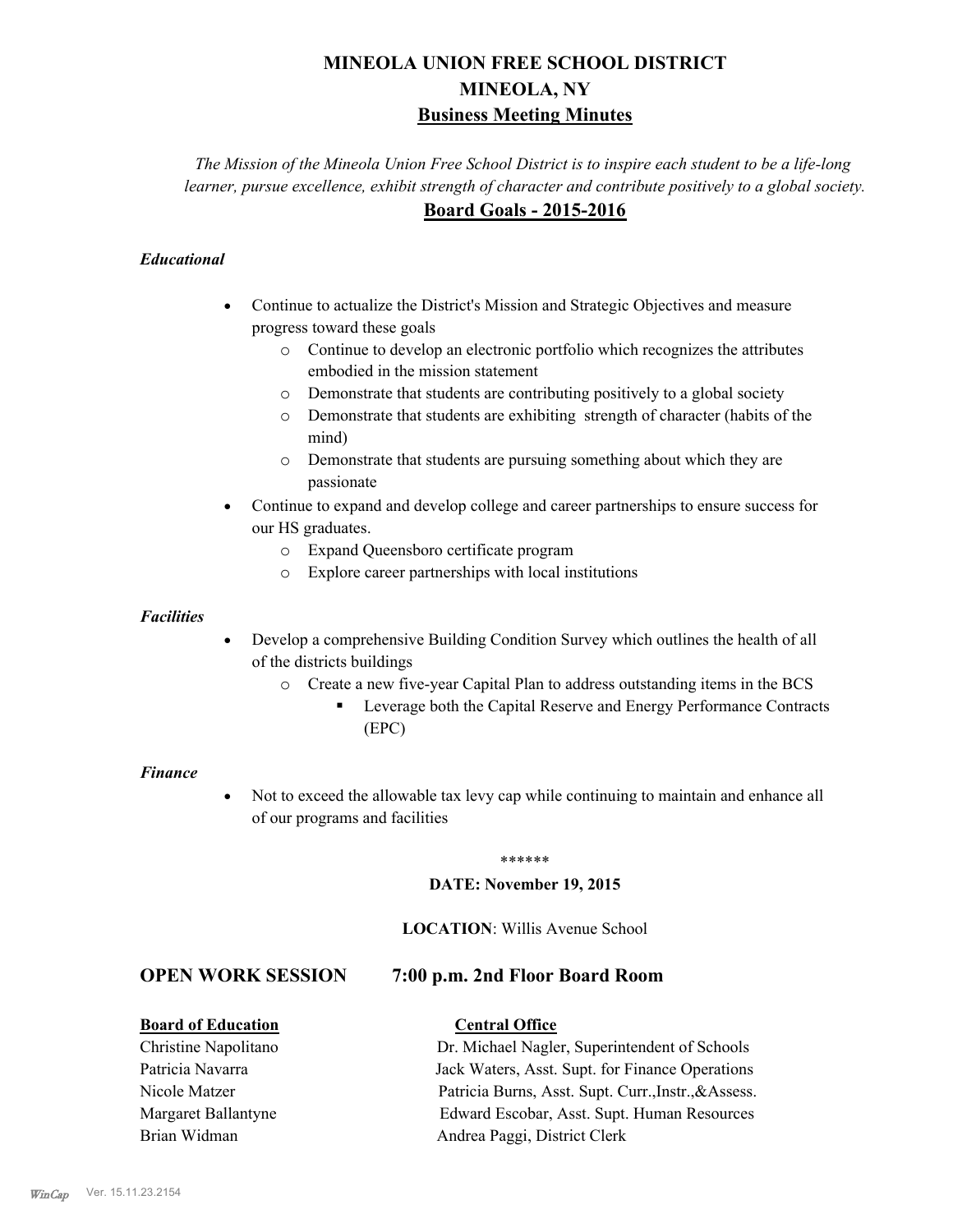#### **E. Dais & Visitor Introductions**

#### **F. High School Student Organization Report**

Tonight's Student Organization report was by Kris Koustulias. He explained that Felicia was unable to be here this evening due to play practice. The play "Done to Death" will take place 11/20 at 7:30 pm and 11/21 at 2:00pm and 7:30 pm. Kris reported that there are approximately 300 students signed up to volunteer with the Student Service Center. There was a presentation for the 8th graders on "Cyber-Safety". There will also be an upcoming presentation for parents at the High School, "Not My Child" presented by the District Attorney's office. The new Recycling Program with the Town of North Hempstead has begun at the High School and throughout the District. The new pails have been distributed and the materials being recycled include paper, plastic and bottle caps. On 11/4, Wayne Mazzoni was at the High School for Recruitment Night. According to Kris, the last of the Fall Sport Senior Recognition game has taken place and the winter sports began on November 9th. The Marching Band finished in1st place at the Home Show and 2nd place in Syracuse. Kris also added that they received the highest score ever for Mineola. On Friday, 11/6 the senior class hosted "Sports Night" which was attended by approximately 100 elementary school students. There is a class fundraiser at Panera tonight and teacher conferences were held on 11/12.

#### **G. BOE Reports**

#### **a. Comments from Board Trustees**

Patricia Navarra is looking forward to seeing "Done to Death" at the High School tomorrow night. She and her husband will also be attending the Portuguese School dinner on Saturday evening. Ms. Navarra attended a meeting of the Port Washington Board of Education regarding a turf field. Ms. Navarra wished everyone a Happy Thanksgiving.

Nicole Matzer thanked the community for voting yes at the Capital Reserve Vote. Ms. Matzer attended the High School PTSA meeting and the Middle School meeting. She added that there was a very good presentation on writing. Ms. Matzer looks forward to the upcoming presentation "Not My Child" at the High School and "Brian's Story" at the Middle School which deals with suicide prevention. She attended the Marching Band Dinner and stated that there was a sneak peak of next year's show. Ms. Matzer will be attending "Done to Death" tomorrow. She will also be attending the Portuguese School dinner on Saturday. Ms. Matzer watched a webinar which dealt with a later start time for High School Students. The high school which was the subject of the webinar is located upstate and they moved the start time to 8:25 am. They do not bus the students, so that is not an issue that they had to deal with. The school partnered with St. Lawrence University and one concern at the beginning was sports. This did not become a problem; start times were just adjusted. Ms. Matzer wished everyone a Happy Thanksgiving.

Margaret Ballantyne thanked all of the people in the community that came out to vote and supported the use of Capital funds. She attended the Septa Meeting and it was well attended. The Septa Holiday Party will take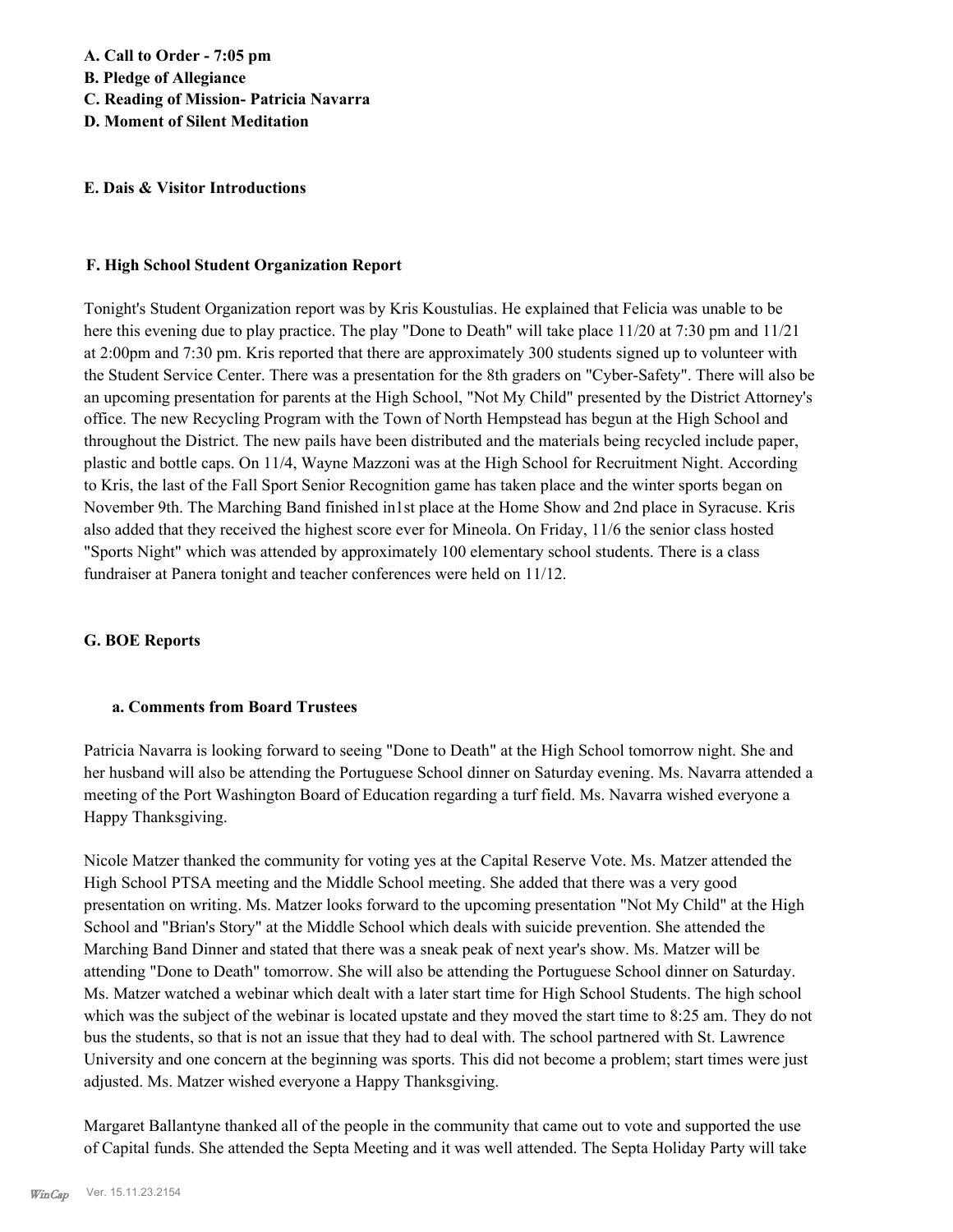place on 12/12. Dr. Ballantyne reported that a senior at the High School was raising funds to support the Life Skills class. Also at the Septa Meeting, Cheryl Lippert gave an informative presentation. Dr. Ballantyne looks forward to attending the play at the High School. Dr. Ballantyne spoke about a meeting for the for accreditation of a college that she took part in. After being part of that process, she feels that Mineola is on the right track. Finally, Dr. Ballantyne wished everyone a very Happy Thanksgiving.

Brian Widman thanked all of the voters who came out on November 10th. He will be attending Bingo Night at Jackson Avenue tomorrow night and the play on Saturday. Mr. Widman attended both the Hampton Street PTA and the Middle School PTA meetings. He wished everyone a Happy Thanksgiving.

#### **b. Comments from Board President**

Christine Napolitano thanked the voters and stated that it was nice to see the community to come out in support of the Capital Reserve vote- at a margin of 4 to 1. Ms. Napolitano attended the Meadow Drive PTA meeting and there was an ELA presentation by two teachers. She could see how proud these teachers are of their work and how they have really taken ownership of the program. She visited Jackson Avenue on Monday and spent the whole morning there with Ed Escobar. Ms. Napolitano was very impressed with all that was going on and she described it as a very warm and wonderful building. Ms. Napolitano added that the small lab was a lot of fun and she will definitely be going back. Ms. Napolitano also wished everyone a very Happy Thanksgiving.

#### **c. Comments from Superintendent**

The Superintendent is thankful that the Capital Reserve Vote passed and thanked everyone that came out to vote. He is hopeful that the work will begin over the summer but reminded everyone that SED must approve the project and there is a very long wait time at this point. Dr. Nagler stated that he had a meeting with the Lego League in preparation for Mineola to once again host the competition. He added that Cindy Velez has volunteered to be the volunteer coordinator. Dr. Nagler had some breaking news this evening; the Middle School will be hosting the Rube Goldberg competition on March 12th. Any middle school can participate and Mr. Interrante will be organizing the event. Dr. Nagler is looking forward to attending the play tomorrow. The survey will close tomorrow and the participation has been slow, only 300 participants so far. The Superintendent was in Boston at an Educational Technology conference. He spoke about two of the speakers that were at the conference. Some of the issues discussed were the fact that computers will take over most of the things that humans do with the exception of jobs with expert thinking and technology is changing the way we live and work. Dr. Nagler feels that as a district, we are on the right path and it is very important for kids to know what they don't know. Finally, he wished everyone a Happy Thanksgiving and he is very thankful to be here in Mineola.

#### **H. Old Business**

There was no old business this evening.

#### **I. New Business**

Ms. Napolitano asked the Board if there was any new business. Brian Widman stated that a parent raised a question at the Hampton PTA regarding the material to be used on the bus loop and the Superintendent responded that it will be asphalt. There was no other new business.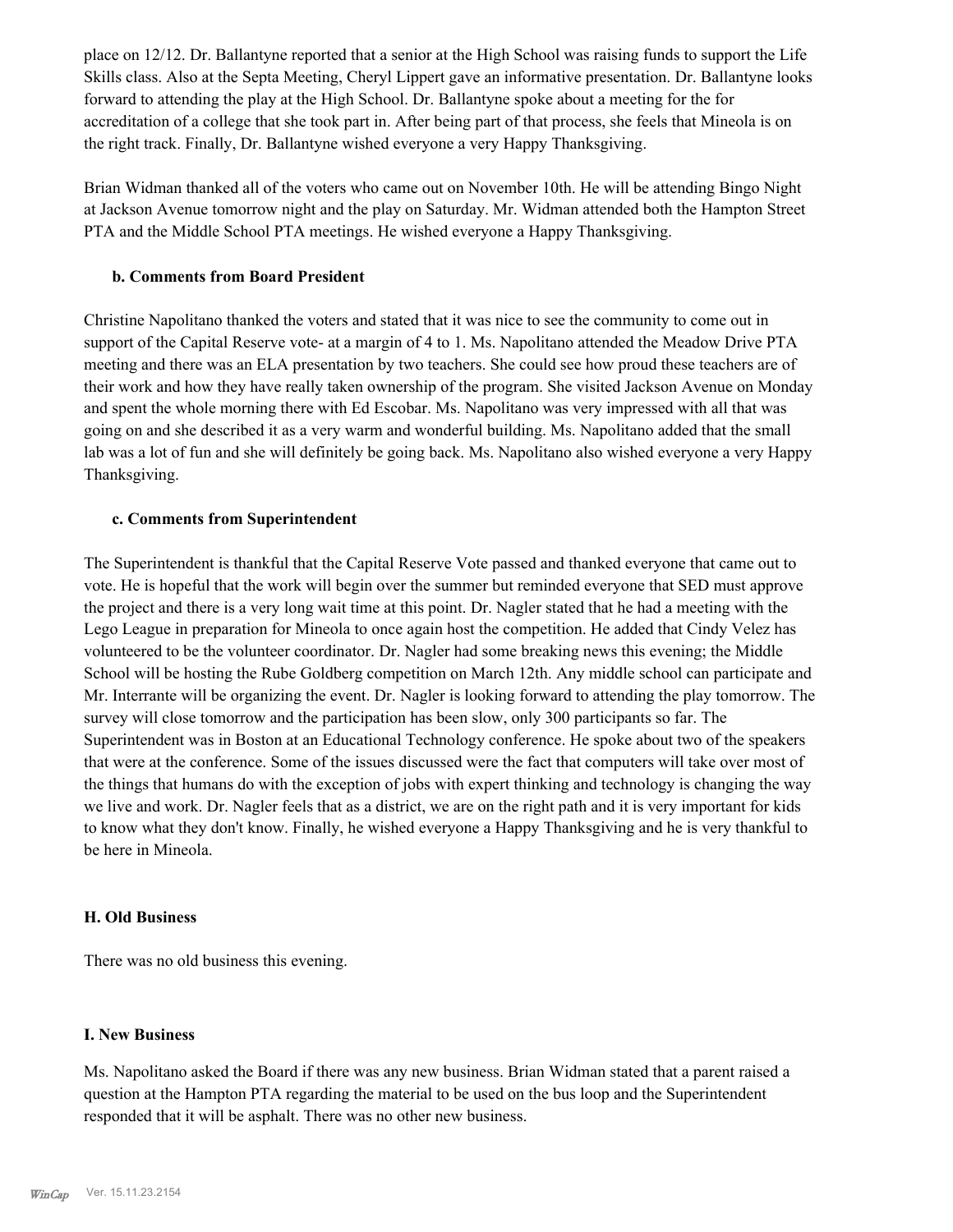## **J. Consensus Agenda**

**RESOLUTION # 33- BE IT RESOLVED** that the Board of Education approves the consensus agenda items J.1.a. through J.6.a., as presented.

| <b>Motion:</b> | Nicole Matzer |  |
|----------------|---------------|--|
| Second:        | Brian Widman  |  |

| <b>Yes:</b> | Brian Widman         | No: | None |
|-------------|----------------------|-----|------|
|             | Margaret Ballantyne  |     |      |
|             | Nicole Matzer        |     |      |
|             | Patricia Navarra     |     |      |
|             | Christine Napolitano |     |      |

**Passed:** Yes

# 1. **Instruction**

- a. Leave(s) of Absence/Medical
- That the Board of Education approves a Medical Leave of Absence using accumulated sick days to Robert Goodwin, Science Teacher, starting November 16, 2015. 1.
- b. Appointments Instruction
- That the Board of Education approves the amendment of Diane Anderson's start date to September 8, 2015. 1.
- Appointment(S) Sub Teacher per diem c.

The Board of Education accepts the following individual(s) as Per Diem Substitute Teacher(s) for the current school year, at a daily rate of \$100.00 per day; and retirees at a daily rate of \$125.00 per day.:

# EMPLOYEE CERTIFICATION

- 1. Aislinn Oliveri Music
	-
- d. Appointments 45 Day Subs
- That the Board of Education approves the appointment of Anthony Tari, to the position of 45 Day Substitute Teacher for Bob Goodwin, effective November 9, 2015 to on or before June 30, 2016. Salary: Days 1-20, \$100.00, Days 21-39 \$110.00, Days 40-45 \$120, Day 46 BA, Step 1, \$58,706. 1.
- e. Appointment(S) Perm Sub
- That the Board of Education approves the appointment of Frank Mauriello, to the position of Permanent Substitute Teacher at a daily rate of pay of \$100.00, effective October 1, 2015 to May 31, 2016. 1.
- Appointment(s) Club/Stipends f.

That the Board of Education approves the following Club/stipend recommendations for the current school year:

| <b>POSITION</b>    | <b>EMPLOYEE NAME</b> | <b>STIPEND</b>    |
|--------------------|----------------------|-------------------|
| JA Jr. Lego League | Jeanine Gallina      | amend to \$859.00 |
| JA Jr. Lego League | Teresa Dawber        | amend to \$859.00 |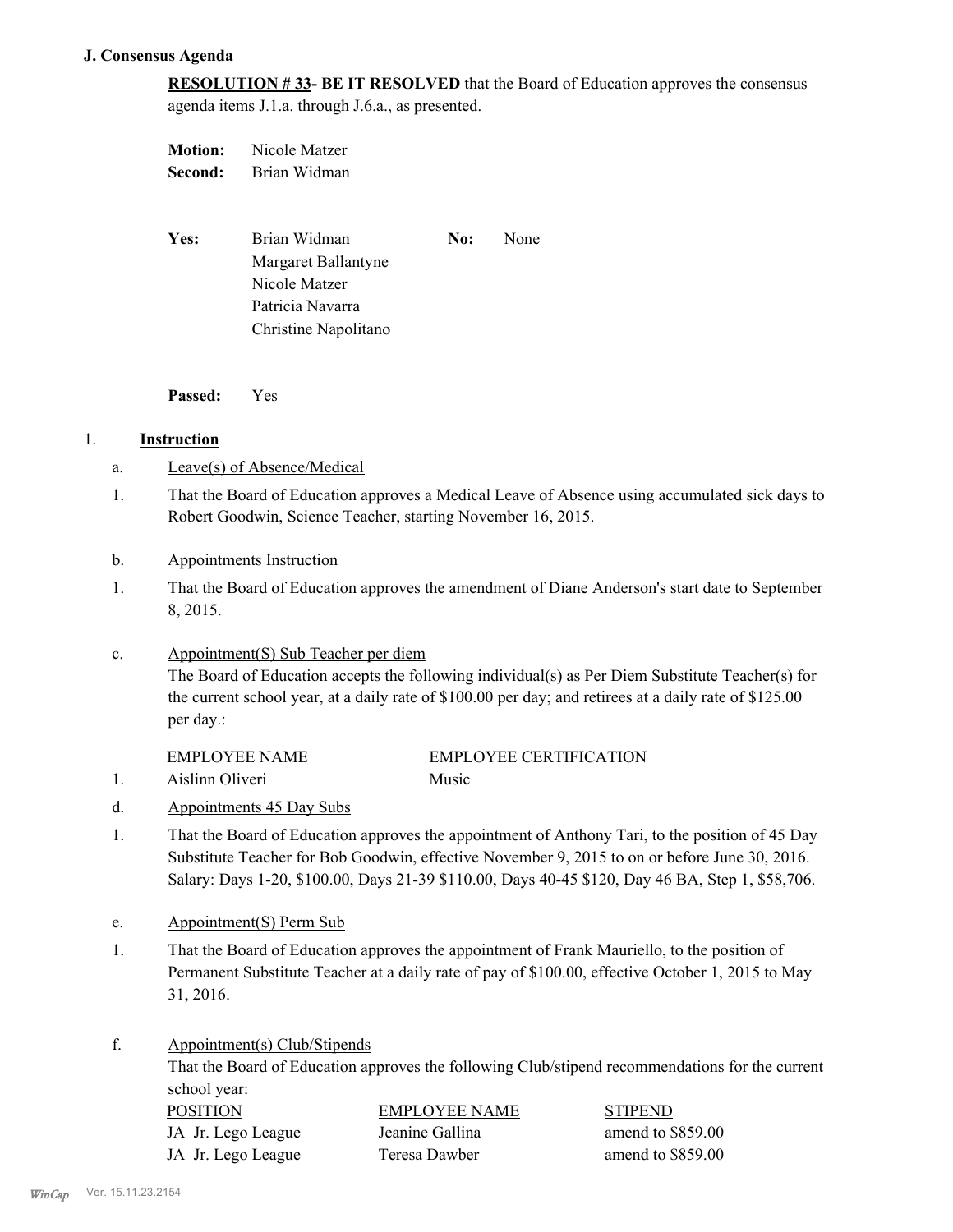| <b>POSITION</b>    | <b>EMPLOYEE NAME</b>    | <b>STIPEND</b>     |
|--------------------|-------------------------|--------------------|
| JA Jr. Lego League | Jennifer Dralle-Moreano | amend to $$859.00$ |
| JA Jr. Lego League | Jane Whearty            | amend to \$859.00  |

# 2. **Instruction: Contracted**

a. That the Board of Education approves the Special Education Services contract between the Westbury UFSD and the Mineola UFSD for the 2015- 2016 school year.

b. That the Board of Education approves the Special Education Services contract between the Hempstead UFSD and the Mineola UFSD for the 2015- 2016 school year.

c. That the Board of Education approves the Special Education Services contracts for Parentally-Placed Students (Payable) between the Mineola UFSD and the following School Districts for the 2015- 2016 school year:

- 1. Garden City UFSD
- 2. Hempstead Public Schools
- 3. Hicksville Public Schools
- 4. Jericho School District
- 5. Manhasset Public Schools
- 6. Oyster Bay- East Norwich Central School District
- 7. South Huntington School District
- 8. Uniondale Public Schools
- 9. Westbury Union Free School District

d. That the Board of Education approves the Special Education Services contracts for Parentally-Placed Students (Receivable) between the Mineola UFSD and the following School Districts for the 2015- 2016 school year:

- 1. Cold Spring Harbor School District
- 2. East Meadow School District
- 3. East Williston School District
- 4. Great Neck Public Schools
- 5. Levittown School District
- 6. New York City Department of Education
- 7. North Shore Central School District
- 8. Plainview-Old Bethpage Central School District
- 9. Roslyn Union Free School District
- 10. South Huntington Union Free School District
- 11. Syosset School District

e.That the Board of Education approves the Interpreter Services Agreement between the Mill Neck Interpreter Services and the Mineola UFSD for the 2015- 2016 school year.

# 3. **Instruction: Student Actions**

That the Board of Education approves an overnight field trip for the Marching Band Competition, in Syracuse NY, October 30, 2015 to November 2, 2015. a.

# 4. **Civil Service**

- a. Resignation(s)
- That the Board of Education accept the resignation of Mary Ann Marino, Greeter at Meadow Drive, effective November 6, 2015. 1.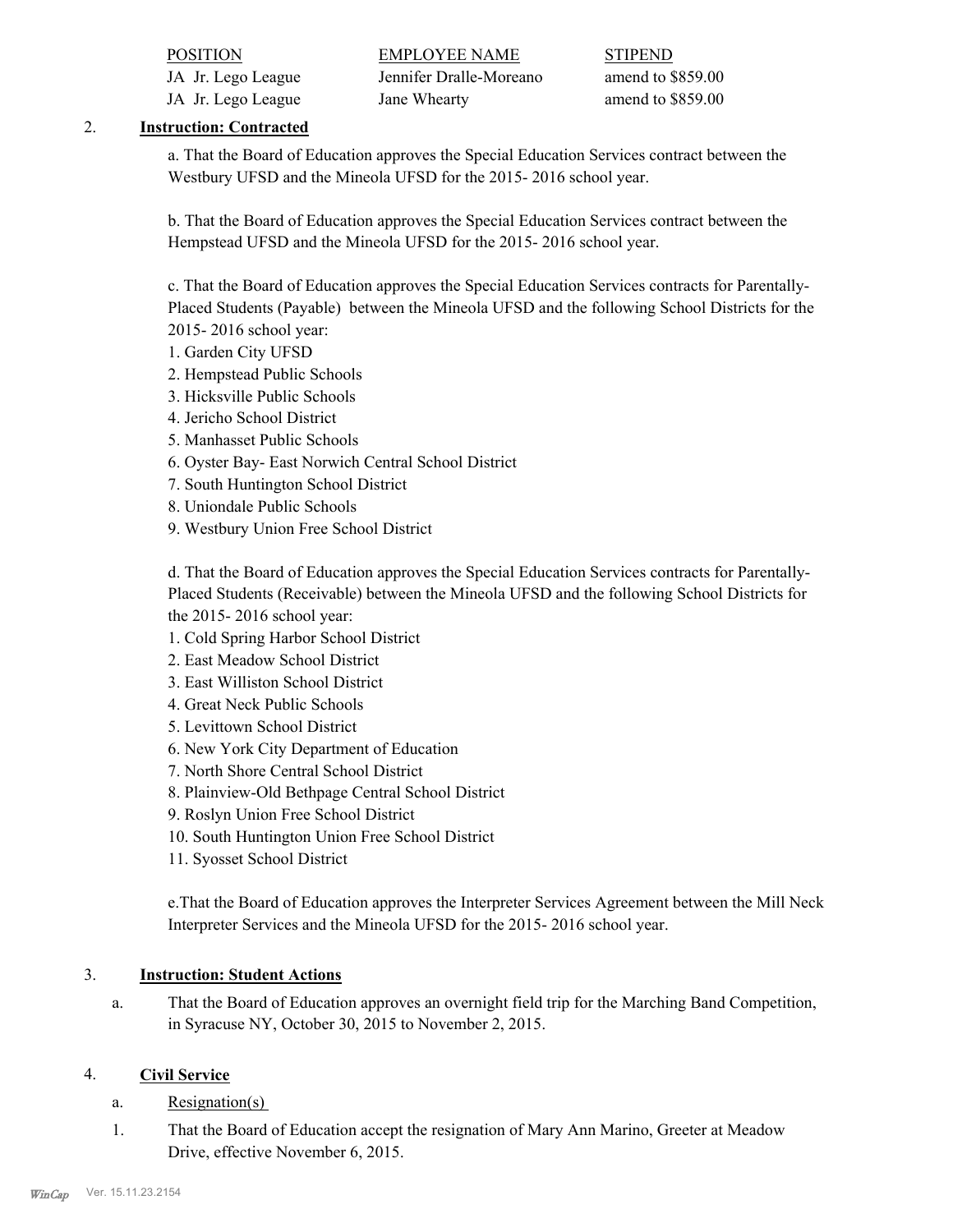- b. Appointments
- That the Board of Education approve the appointment of Julia Adames, from 10 to12 month Bus Driver, to replace Patricia Carlo-Castaldo who retired, effective December 1, 2015. Salary will be \$57,648 on Step 9. 1.
- That the Board of Education approve the appointment of Rocio Barreto, to the position of part time Teacher Aide in the Cafeteria at Hampton Street School, effective November 20, 2015. Salary is \$13.95 per hour on Step 1. 2.
- That the Board of Education approve the appointment of Elizabeth Brocchini, to the position of part time Teacher Aide in the Cafeteria at Hampton Street School, effective November 20, 2015. Salary is \$13.95 per hour on Step 1. 3.
- That the Board of Education approve the appointment of Virginia Scavone, to the position of part time Teacher Aide in the Cafeteria at Hampton Street School, effective November 20, 2015. Salary is \$13.95 per hour on Step 1. 4.

# c. Leave(s) of Absence

- That the Board of Education approve a paid Medical Leave of Absence to Lynn Ross, 12 month Bus Driver, due to surgery, effective October 13, 2015 through November 30, 2015, at which time she will be re-evaluated by her physician. 1.
- That the Board of Education approve a paid Medical Leave of Absence to Kathleen Diskin, Bus Attendant, due to injury, effective October 26, 2015, until further notice. 2.

# 5. **Business /Finance**

# a. **Treasurer's Report**

1. That the Board of Education accepts the Treasurer's report for the period ending September 30, 2015 and directs that it be placed on file.

# b. **Approval of Invoices and Payroll**

That the Board of Education accepts the Invoices and Payroll for the period ending October 31, 2015

| $A/P$ Warrant # 7 | October 07, 2015 | \$2,290,130.05 |
|-------------------|------------------|----------------|
| $A/P$ Warrant # 8 | October 21, 2015 | \$1,344,672.68 |

**TOTAL EXPENSES \$ 3,634,802.73**

# PAYROLL # 7 & # 8

| General | \$4,299,887.07 |  |  |
|---------|----------------|--|--|
| F Fund  | \$ 38,651.58   |  |  |

# **TOTAL PAYROLL \$4,338,538.65**

# 6. **Business/Finance: Bids**

a. That the Board of Education approves the awarding of the 5 Year Bus Lease Bid for 3 large buses, 3 vans and 1 wheelchair vehicle to TD Bank, the lowest responsible bidder meeting all specifications, for an annual lease payment of \$121,771.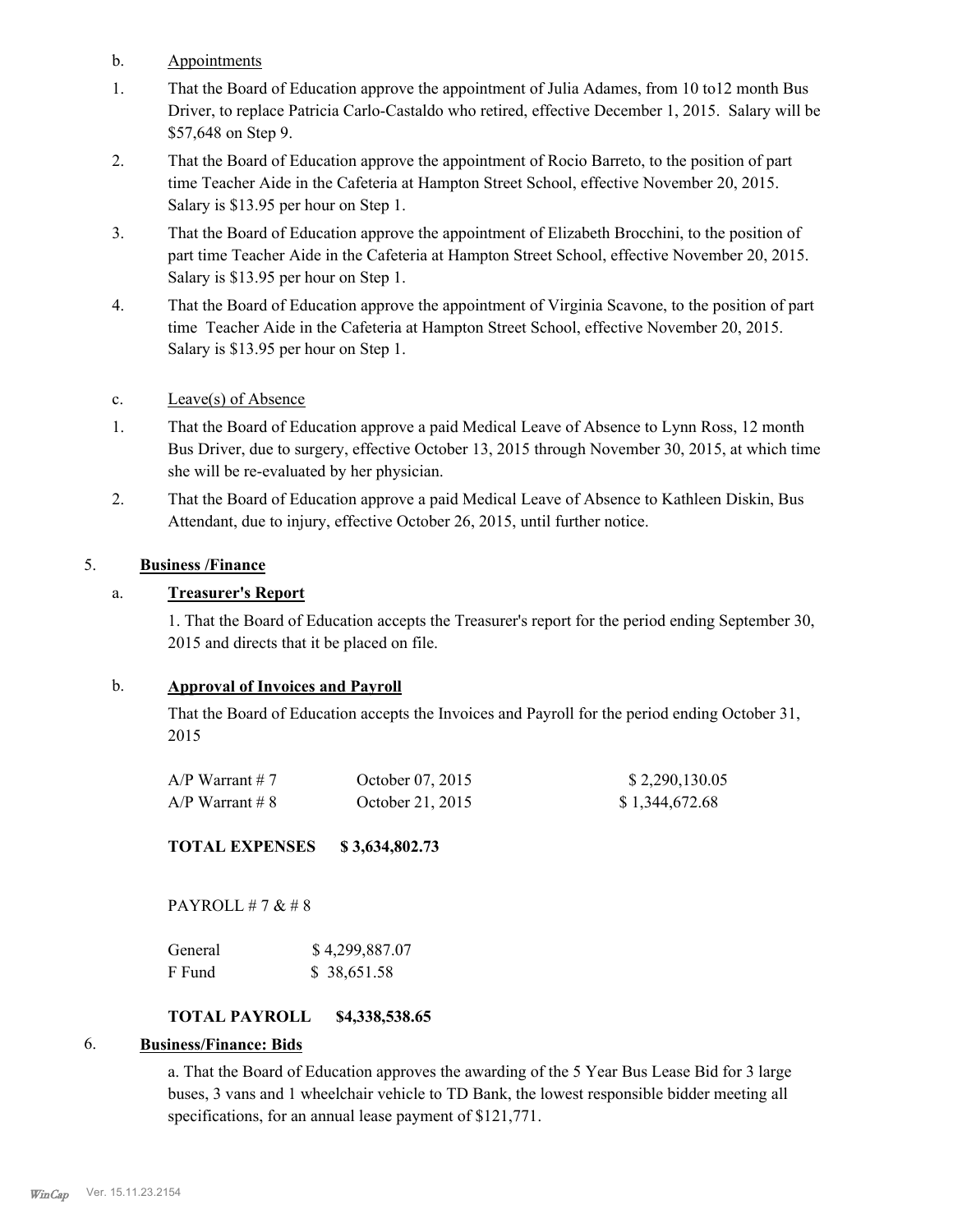## **K. Superintendent's Report**

# Superintendent of Schools' Reports for 11/19/15 Presentations:

# 1. High School Technology Report- Dr. Whittney Smith

The Superintendent stated that Dr. Whittney Smith and some of his staff are here tonight to present "How Technology is Transforming Teaching and Learning at Mineola High School". Dr. Smith thanked the Board for inviting him to discuss the changes that are taking place at the High School. He introduced his team that has accompanied him tonight including: Larry Puccio, Jennie Fahey, Heather Dvorak, Amy Trojanowski, Gary Desiree and the teacher team: Mary Owens, Sue Palladino, Kathryn Haberman, Jason Sauter and Francine Sclafani. Dr. Smith stated that there are currently 1000 I pads at the High School. He started by briefly discussing the 4 C's of education: communication, critical thinking, collaboration and creativity and the SAMR model. Jennie Fahey discussed i tunes u and stated that there are 74 courses open to the public. She presented a snapshot of i tunes u and reported that it has helped to foster collaboration among the teachers. Ms. Fahey next presented a snapshot of ebackpack and explained how it works. Finally, she presented a snaphot of edmodo and discussed the capabilities including that teachers can post questions for students to respond to and students can have discussions with one another on edmodo. Jennie Fahey spoke about the Transition to 21st century setting and displayed photos of how the High School plans to move from traditional classroom setting. The next presenter was Amy Trojanowski who discussed what's changing at the High School: curriculum supports; individualization; student engagement; varied student work products and timely feedback. The following are the curriculum supports by content area: MathSpace (math), Lightsail (ELA), Think Cerca (SS and Science). Gary Desiree, IL, discussed Mathspace, which he stated is being used very creatively by teachers. The use of Mathspace helps foster the idea that you must do your work. Teachers are able to see if the assignment is understood and can make adjustments in a very timely manner. Heather Dvorak discussed Lightsail, which is used for ELA. This program develops a personal library for students, which is based upon the results of a test that each student takes. Heather Dvorak played a video of students' feelings about Lightsail. Some of the things that they liked were that it helped them to select books that may interest them and as a result they enjoy reading. Students also like that they get feedback from their teachers in a timely manner. She next presented Think Cerca which is used for Social Studies and Science. This program helps students with argumentative writing skills. Students can highlight and organize as they read as well as upload additional articles. Next topic addressed was: Individualization, Differentiation and Student Engagement. Sue Palladino and Kathryn Haberman, teachers in the Life Skills class discussed how the I pads have been introduced into their class. Ms. Palladino stated that having I pads is a very unique experience in this class. Mary Owens, math teacher, joined the group to discuss an example of how the use of the I pad has effected one of the students in the Life Skills class. Ms. Owens had shared a math video and this student really responded to it. As a result, it was decided that this student would attend Ms. Owens class. He received an Ipad and worked on Mathspace, which was individualized for him. As a result of this, the student is now thriving in a regular 8th grade common core algebra class. He has made friends with the students in the class and has the third most point on MathSpace in the class. The teachers agreed that this is all possible because the students have the I pads. Ms. Navarra commented that this success is also thanks to these teachers, their curiosity and willingness to try something new. Amy Trojanowski talked briefly about tutorial/ 3D printing and Exemplar. Ms. Trojanowski spoke about the videos that are made with Roble Media which are very creative. According to Ms. Trojanowski, these videos are nice for the students because it allows them to see their teachers in a new light. Heather Dvorak presented a snapshot of edmodo and stated that with this APP, students receive authentic and timely feedback. The next speaker was Jason Sauter, math teacher, and he discussed the i tunes u course of College Pre-calculus. Mr. Sauter enjoys the collaboration with other teachers on these courses. He spoke about how he uses the idea of the flipped classroom, student watch the videos and then he can differentiate according to the students skill levels. Mr. Sauter then displayed three different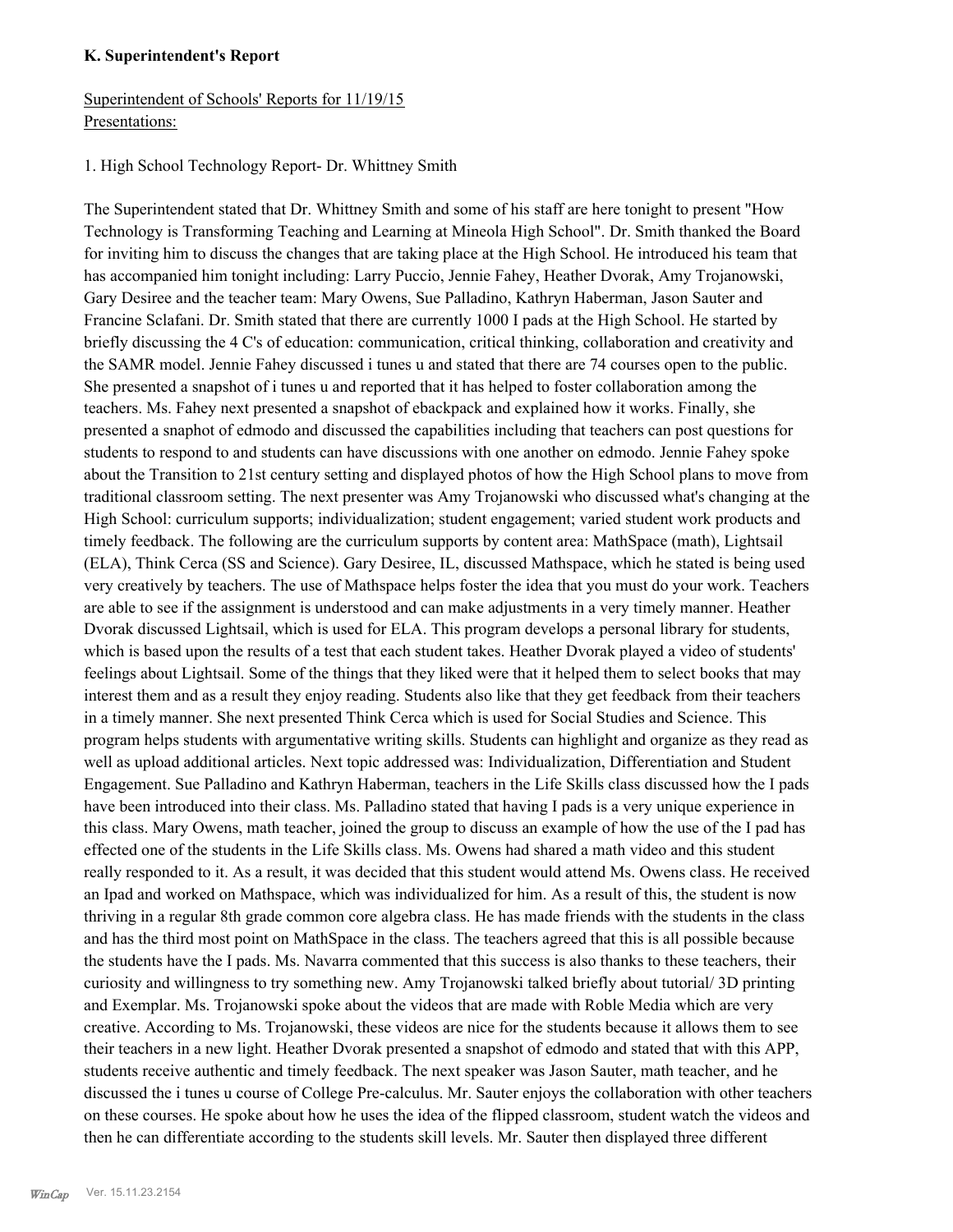examples of videos: teacher video, student video and a Roble media video. He feels that it is important for the students to also be involved with the videos. Mr. Sauter added that the videos are all permanent, which is good for review. The next presenter was Francine Sclafani, social studies and psychology teacher. She stated that kids are thinking differently because of the use of the I pads. Ms. Sclafani showed example of how she is utilizing technology in her classroom. In her Global history course, students used i movie projects to make movie trailers of Chinese philosophy. From these projects, she could tell that the student truly understood the concepts that were taught. Ms. Sclafani also used this technology in her psychology course and students made videos about cyber-danger. Dr. Smith finished the presentation by discussing how he and his staff plan to maintain this momentum of moving forward through the i tune u courses, Monday professional development, use social media to share ideas and team meetings. Dr. Smith acknowledged his staff and stated that they are really work together as a team. He also stated that three classrooms have been selected to be redesigned and that will take place shortly.

Dr. Nagler asked the Board for comments or questions. Margaret Ballantyne thanked the staff for all of their caring and hard work. She stated that the Board truly understands that this is a difficult process. Dr. Ballantyne feels that the students are really becoming college ready and they are learners not just knowers. She can tell that differentiation is truly happening and thanked everyone at the High School. Brian Widman joked that the videos by Mr. Sauter brought back nightmares of his pre-calculus course. But he added that his kids both love the Roble media videos. Nicole Matzer stated that she has witnessed the growth of the I pad program and she truly thanked the staff for their time and energy. Patricia Navarra wished that her daughters had this when they were at the High School. She teaches college freshman and all of what is being done now will help our students be college ready. Ms. Navarra thanked and congratulated the staff and Dr. Smith. Christine Napolitano wants to visit the High School and cannot believe how far along they are already. Ms. Napolitano thanked the staff for their work; but added that it sounds as if the staff is seeing the benefits of the I pads. She said that it is truly a myth that these I pads mean less work for teachers. Teachers are very important; this is just a tool to help them do their job. Dr. Nagler thanked all of the staff for taking the time to be here tonight. He stated that it is good to hear from teachers who are doing their job well. It was apparent to him, that everyone here tonight believes that any child can learn. Dr. Nagler expressed how proud he is of the staff and added that they should celebrate their accomplishments. He also added kudos to Dr. Smith.

#### Superintendent Comments

There were no additional comments by the Superintendent, but he is in need of an Executive Session.

#### **L. Public Comments**

Christine Napolitano opened the floor to public comments; however there were none this evening.